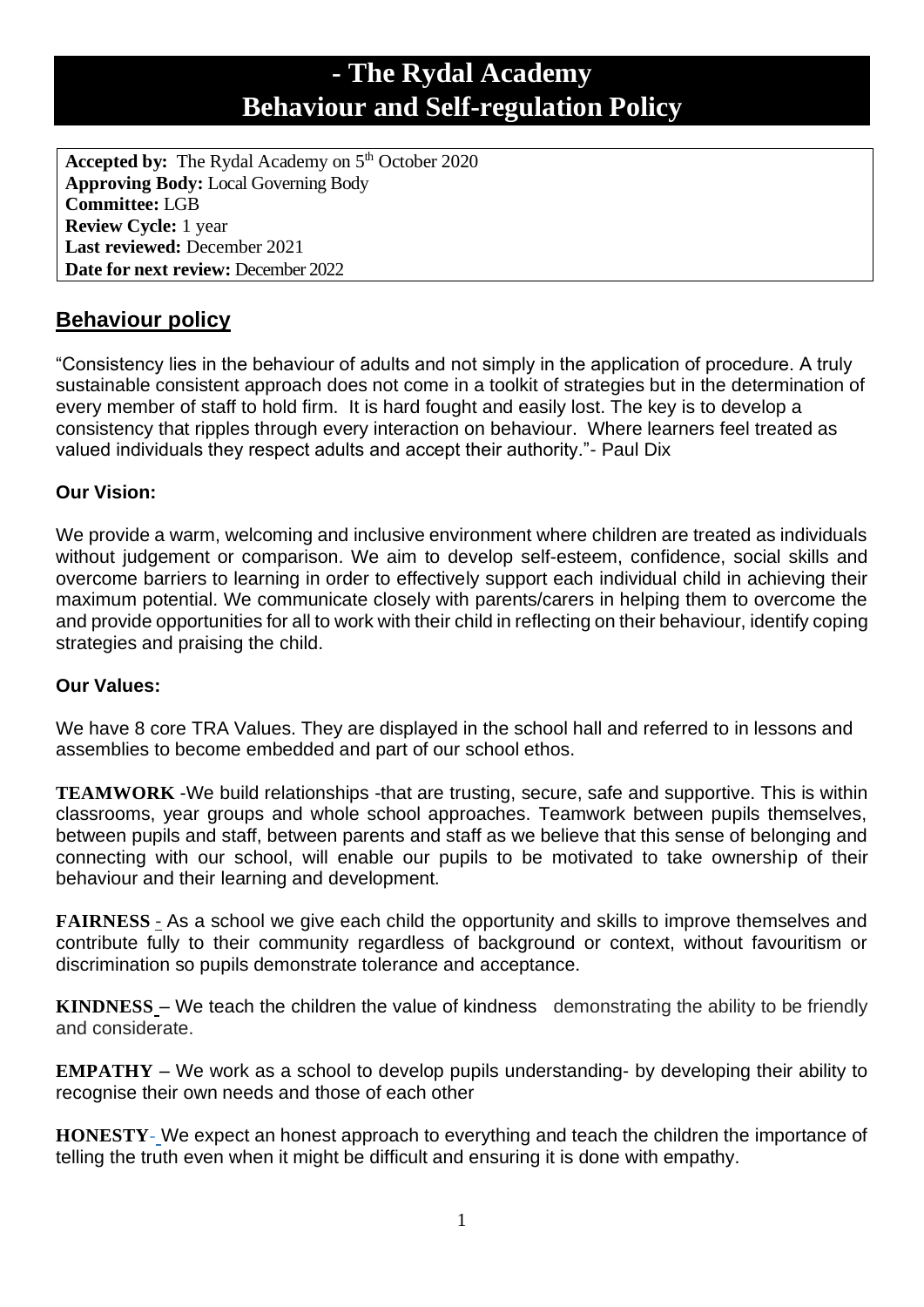**ASPIRATION** – We have a passionate conviction that all our children can achieve no matter what their background or experience and a total commitment to their success. We teach the children to 'believe to achieve'

**PERSEVERANCE** –we teach the children that failure and mistakes are ways of learning and that perseverance, hard work and practice can enable progress.

**RESILIENCE** – we teach the children the skills needed to be resilient, to be able to cope when things get tough so they are able to feel good and function well with improved emotional and mental health.

#### **Our aims:**

We passionately believe children should achieve their academic potential and lead independent and fulfilling adult lives. We enable this by building mutually respectful relationships with them and showing them how to have respectful relationships with each other and with other people. This helps them to reflect and take responsibility for themselves, and is a form of discipline that is constant, immediate and consistent. We achieve positive behaviour change through clear behaviour expectations, conversation and behaviour reflection using behaviour reflection, check in and check out time and restorative practices. The firm but fair approach with which our staff engage with children from the moment they arrive in the school each day demonstrates the way in which we set boundaries on behaviour and is reflected throughout the school. Our aim is to be attentive to children when they are getting it right and support them when they get it wrong. We believe that our focus on developing self-esteem, self-belief and self-regulation will enhance an individual's ability to make positive choices. For us a consistent approach does not mean "one size fits all". We consistently focus on meeting the needs of the individual child. We believe selfmanagement of behaviour is an effective way to embed behavioural change. Our behaviour monitoring system enables staff to clearly separate behaviour from child. It is important that children feel liked and cared for. Our aim is to "catch them getting it right" – in order to help the child develop a positive self-image.

Children Learn What They Live If a child lives with criticism, they learn to condemn. If a child lives with hostility, they learn to fight. If children live with fear, they learn to be apprehensive, If children live with pity, they learn to feel sorry for themselves, If a child lives with ridicule, they learns to be shy . But do not despair ... If a child lives with tolerance, they learn to be patient. If a child lives with encouragement, they learn confidence. If a child lives with praise, they learn to appreciate. If a child lives with fairness, they live with justice. If a child lives with security, they live to have faith. If a child lives with approval, they learn to like himself. If a child lives with acceptance and friendship, they learn to find love in the world. Dorothy Law Nolte

Our aim is to help our children experience tolerance, encouragement, praise, fairness, security, approval and acceptance. High expectation does not mean we expect perfection it means we expect the children to make mistakes but to develop the capacity to learn from these mistakes and improve over time.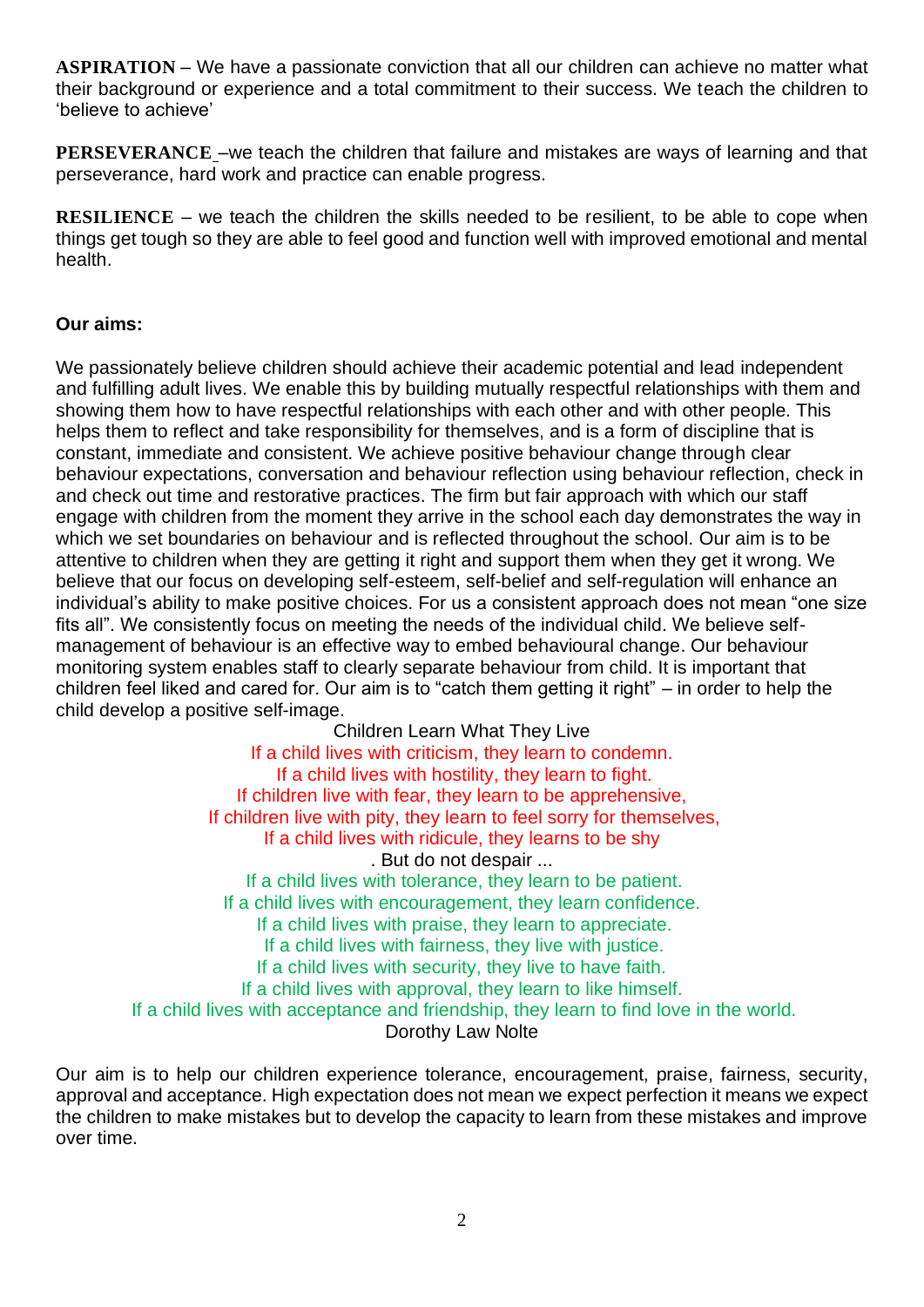# **Use of Language**

The way we speak to the children in our care can have a huge impact on their behaviour. The more the children feel listened to and 'held in mind' the more secure they feel. We understand that a common and consistent use of language around behaviour is essential in creating clear boundaries to learn how to behave. Phrases such as 'kicked off' are unhelpful in these instances and we should remain professional at all times. Conversations should follow the scripts below and behaviours should be discussed as the behaviours they are, not as the child. Conversations around behaviour should be conducted, in the first instance, by the class teacher or teaching assistant.

Use of the following will help:

**LANGUAGE FOR THE CHILD IN THE CLASSROOM TO HELP THEM FEEL MORE REGULATED AND FEEL 'HELD IN MIND':**

- Use simple instructions -"first this, then..."
- "I'll be thinking about how you're getting on...I'm just going to be over here with....then I'm coming back".
- "I do understand you might be feeling……………. Am I right?. How can I help you with this?"
- "I'm not going to be in the classroom tomorrow, and I know you often find that difficult. How can I help you with that?"
- "I know you find this very hard. You have two choices..either you...or you can... ?"

### **BE SPECIFIC :**

- "I like how you managed to sit through assembly/the lesson today".
- "Well done for using the 'refocus and return' area to help yourself.
- "I'm so pleased you managed well in the playground this morning..."
- "I can see this has been really difficult for you, I'm pleased you are persevering.."
- "I can see you're not quite ready yet...what do you need to do to be ready?"
- "I can see your body really needs to move, let's go outside for 5 minutes" (or alternative as deemed appropriate).
- "I can see your arms really need to move but that swinging your arms isn't safe for you or your friends, let's do some wall press ups instead".

#### **A REFLECTIVE APPROACH TO QUESTIONING A SITUATION:**

- "I can see it looks like you have been really struggling, maybe this would help you..."
- "You seem upset today. Am I right?"

#### **TELL THEM YOU UNDERSTAND:**

- "I understand what you're saying." You're not really agreeing with them, you're saying you're listening.
- "I understand what you're saying and yet I've noticed that...and our rule is...and you're better than that".
- "I hear what you're saying."
- "Yes, you may be right, it may not have been you and yet our rule is..."
- "I noticed that…….."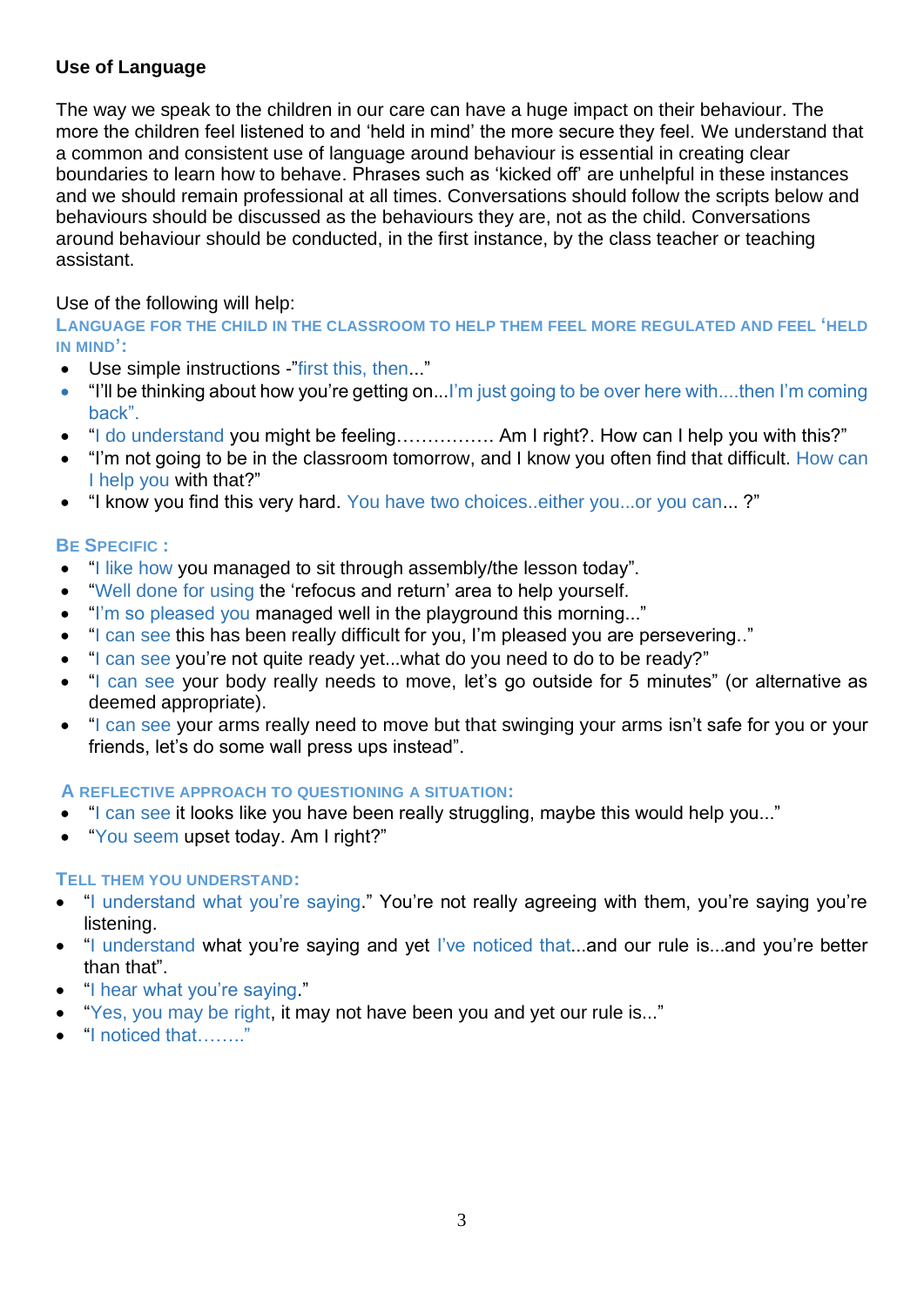| <b>SCRydal Rules</b> | <b>Visible</b><br><b>Consistencies</b><br>throughout school | <b>Over and above</b><br>rewards | <b>Relentless</b><br>routines        |
|----------------------|-------------------------------------------------------------|----------------------------------|--------------------------------------|
| <b>Be Kind</b>       | Staff welcoming and<br>greeting children                    | Marvellous me badges Wonderful   | walking                              |
| <b>Be Respectful</b> | <b>Wonderful walking</b>                                    | Positive phone call<br>home      | <b>Lovely lines</b>                  |
| Be your Best         | <b>Lovely Lines</b>                                         | <b>Headteachers awards</b>       | <b>Praise in public</b><br>'PIP)     |
| Be safe              | <b>Calm and consistent</b><br>language                      | House team points                | <b>Reprimand in</b><br>private (RIP) |
|                      | Check in and check<br>outs                                  | Positive praise on<br>tapestry   |                                      |

#### **Graduated response-**

# **ADULT STRATEGIES TO DEVELOP EXCELLENT BEHAVIOUR**

- **IDENITIFY** the behaviour we expect (the four B's )
- Explicitly **TEACH** behaviour
- **MODEL** the behaviour we are expecting
- **PRACTISE** behaviour
- **NOTICE** excellent behaviour
- **CREATE** conditions for excellent behaviour

Gentle approach, use child's name, child level, eye contact, deliver message – leave so both staff member and child's dignity remains intact.

#### **Behaviour pathway - Reminder, refocus, regulate, repair & restore, reparation.**

#### 1 **REMINDER**:

I noticed you chose to ...... (noticed behaviour) This is a REMINDER that we need to Be (kind, respectful, our best) . You now have the chance to make a better choice Thank you for listening

#### 2. **Refocus**:

I noticed you chose to ...... (noticed behaviour)

This is the second time I have spoken to you. You need to speak to me for two minutes after the lesson. Do you need some time on in the 'refocus and return' area? (breathing techniques, zentangles, fidget toys, movement breaks)-self regulation. If you do that's fine I am sure it will help. I don't want to have to keep you for longer than two minutes. ............. (child's name), Do you remember when .............................................. (model of previous good behaviour)? That is the behaviour I expect from you. Think carefully. I know that you can make good choices Thank you for listening.

#### **3. Regulate**:

I noticed you chose to ...... (noticed behaviour).You need to:

• Go to the Refocus and Return area. (breathing techniques, zentangles, fidget toys, movement breaks)-self regulation.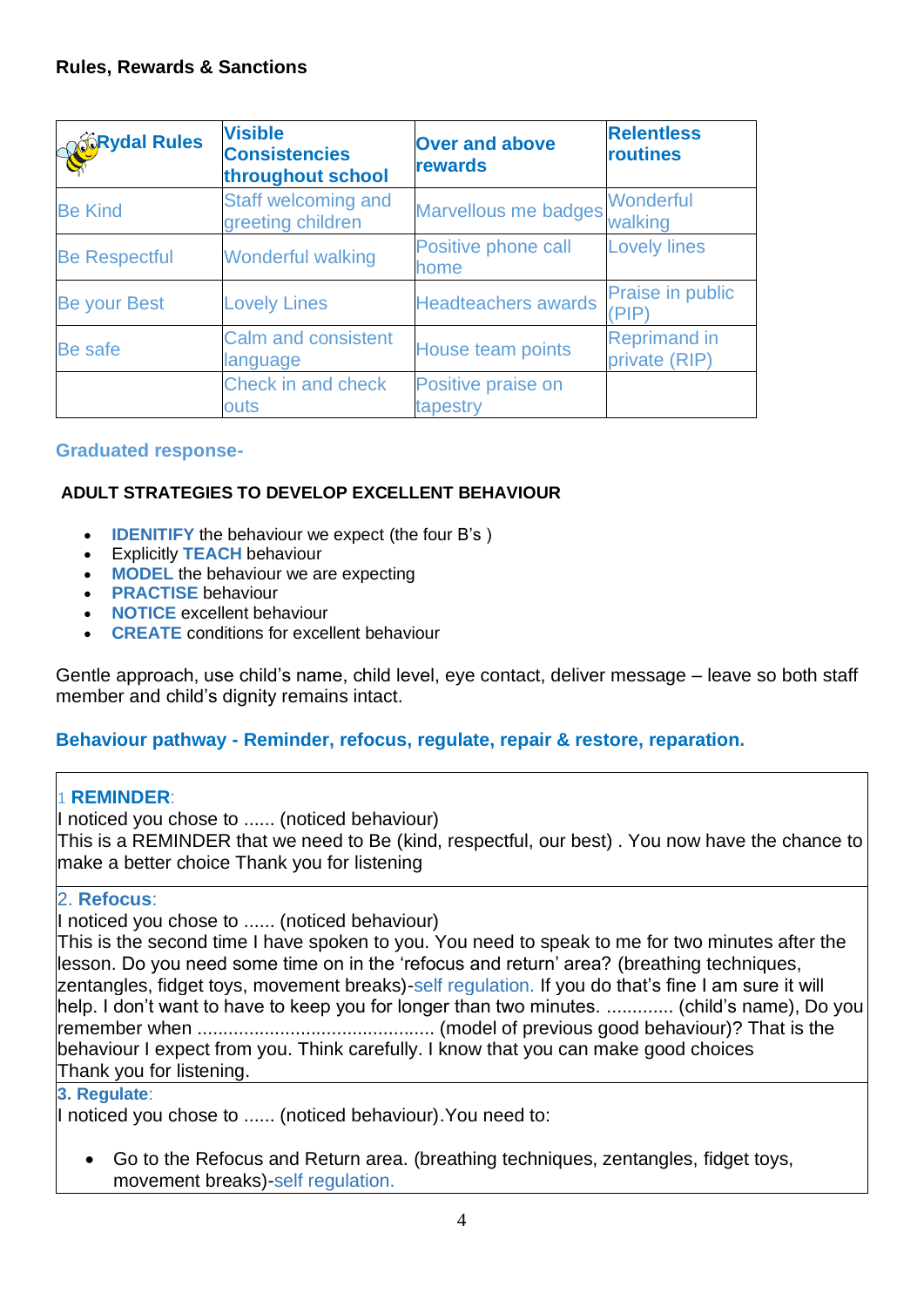- Go and spend some time in class and then return when you are have regulated your behaviour.
- Go to have ten minutes time out of the class with ……………(TA) to regulate your behaviour.
- Go to have some time to refocus with ……………(pastoral member of staff if notified and agreed) to help regulate your behaviour. - supported regulation
- Playground: You need to: Have some time by moving away for two minutes to regulate your behaviour. I will come and speak to you in two minutes.

**\*DO NOT describe child's behaviour to other adult in front of the child this only enflames the situation instead of de-escalating\* 4 REPAIR AND RESTORE** 

If refocus and return techniques do not work regulate the behaviour at this point an incident may need 'follow up, repair and restore'

- 1. What has happened?
- 2. What were you thinking at the time? (Class teacher and staff member)
- 3. Who has been affected by the actions?
- 4. How have they been affected?
- 5. What needs to be done now to make things right?
- 6. How can we do things differently in the future?

Joint decision between child and staff member on the most appropriate way of repairing the harm and the consequence of the actions.

**5 REPARATION** WITH PASTORAL SUPPORT

Occasionally a child may need some more focused help and therefore may spend time either in the classroom pastoral base with either the teaching assistant or pastoral team taking part in some focused support to enable repair the situation and a calm, focused return to learning.

#### **UNACCEPTABLE BEHAVIOURS**

The following acts of misbehaviour are seen as totally unacceptable, and will be dealt with accordingly:

- Violence physical peers/adults verbal peers/adults
- Actions that may cause danger to others or staff.
- Constant disruption of learning-
- Racism/Homophobia/Sexism or prejudice in any form.
- Absconding from school (Reported to Police)
- Causing damage to other pupils'/school property.
- Bullying in any form.

Sanctions - Formal sanctions may be enforced for serious acts of misbehaviour, persistent disruptive behaviour or for occurrences that are totally unacceptable such as: time in at break to refocus, Time after school to reflect, Time out to reflect and repair.

The Code of Practice for Special Educational Needs will be instrumental in supporting the procedures for the management of misbehaviour and we will always follow a graduated response approach.

Pupils are always given the chance to reflect and try again; however, should more specific intervention be required pupils can access our pastoral support base for reparation time. This will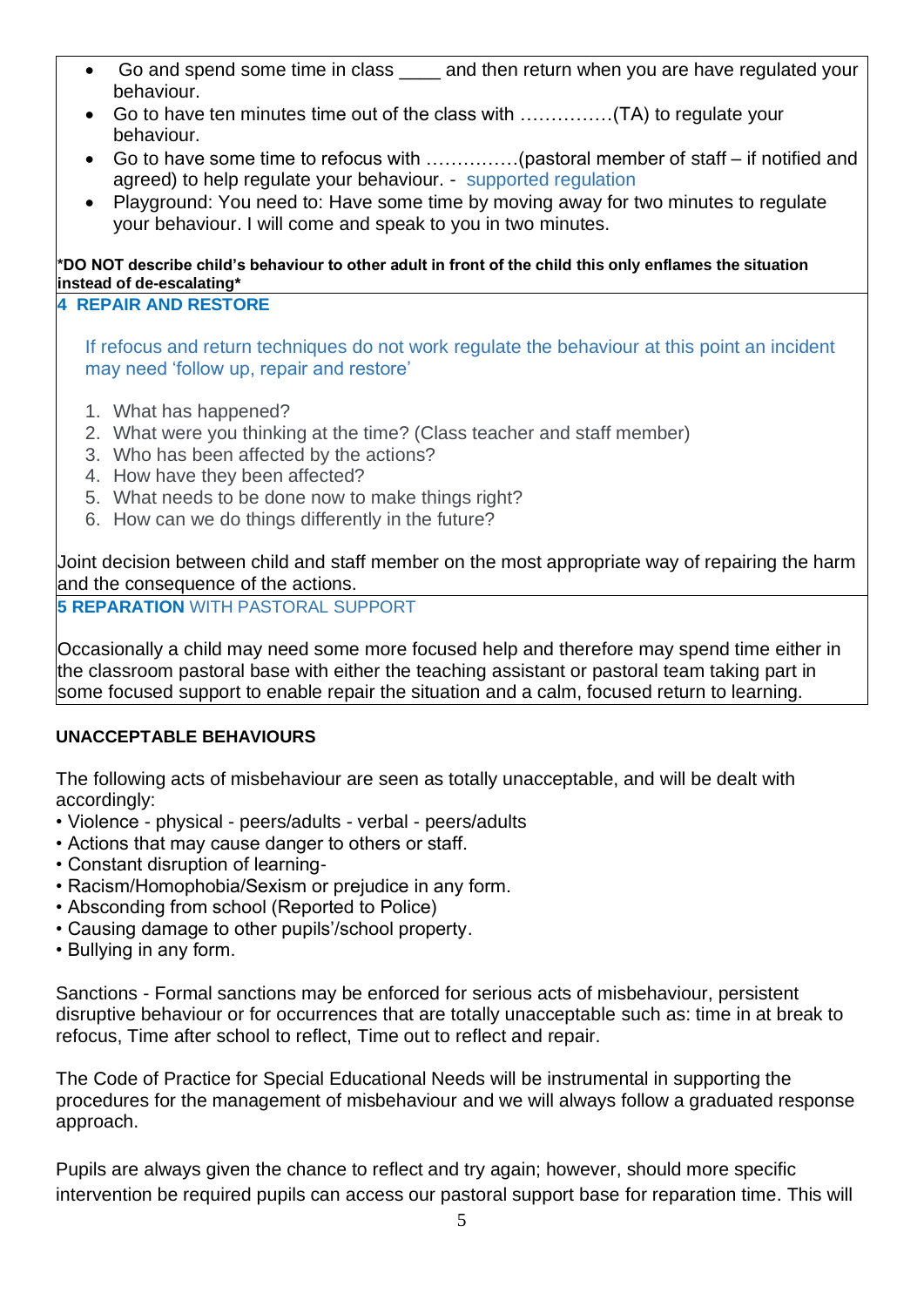include drawing up of Behaviour Support Plans or behaviour targets. The pupil may work in the pastoral support base following bespoke learning/pastoral packages based on the areas in which they have made the wrong choices. For anytime longer that a two days working in the base a reintergration meeting will be held with the teacher, pupil and parent before the pupil returns to class. Reparation Internal reflection time is to be used wherever possible and appropriate as an alternative to fixed term external exclusion. The procedure for internal reparation time will be:

- The child will arrive with parent/carer at their Year group entrance to be collected by a member of the pastoral team/leadership team or year group teaching assistant.
- The child will remain with the pastoral team member or nominated member of staff in a work space throughout the school day
- • The member of staff will supervise them throughout the day or a system of supervision will be established.
- During that time some work will be done on reflection of the incident/s that led up to the reflection time and how to move forward to try to avoid this happening again. Feelings and as well as strategies will be discussed.
- Whilst in internal reparation time the child will be given appropriate work/pastoral work to do.
- At lunchtime the child will remain supervised
- The child will be collected at normal school finishing time (dependent on year group) by their parent/carer.

# **School Suspensions/Exclusions**

At times, it may be necessary to suspend a pupil from school for a fixed period of time or permanently exclude, although the latter are rare and used as a last resort. When deciding upon exclusion or the length of exclusion no precedents are set and each offence will carry its own sanction that will be determined by the Head Teacher/Deputy Headteacher/Assistant Head Teacher (Personal development and Welfare Lead) in light of all information available at the time. In absence of the Head Teacher/Deputy Head teacher/Assistant Head Teacher (Personal development and Welfare Lead) other members of the Leadership Team have the responsibility to suspend. Parents will receive notification by telephone and letter if any of these events occur.

External Exclusion of Child **Overview** 

The current system of appeal is for independent review panels. Where requested by a parent, an SEN expert will need to be appointed by the local authority or academy trust to advise the independent review panel. The independent review panel will be able to uphold the decision to permanently exclude a pupil; recommend that the Local Governing Body reconsider its decision; or direct the Local Governing Body to reconsider its decision. A direction to reconsider will be limited to circumstances where a panel decides that the school has acted illegally, irrationally or in a procedurally flawed manner. Where a Local Governing Body decides not to reinstate a pupil following a direction from a panel to reconsider its decision, the panel will be expected to require an adjustment to a schools budget/payment towards the cost of alternative provision. Where a parent alleges discrimination (under the Equality Act 2010) in relation to a suspension or permanent exclusion, they will also be able to make a claim to the First-tier Tribunal (for disability discrimination) or a County Court (for other forms of discrimination).